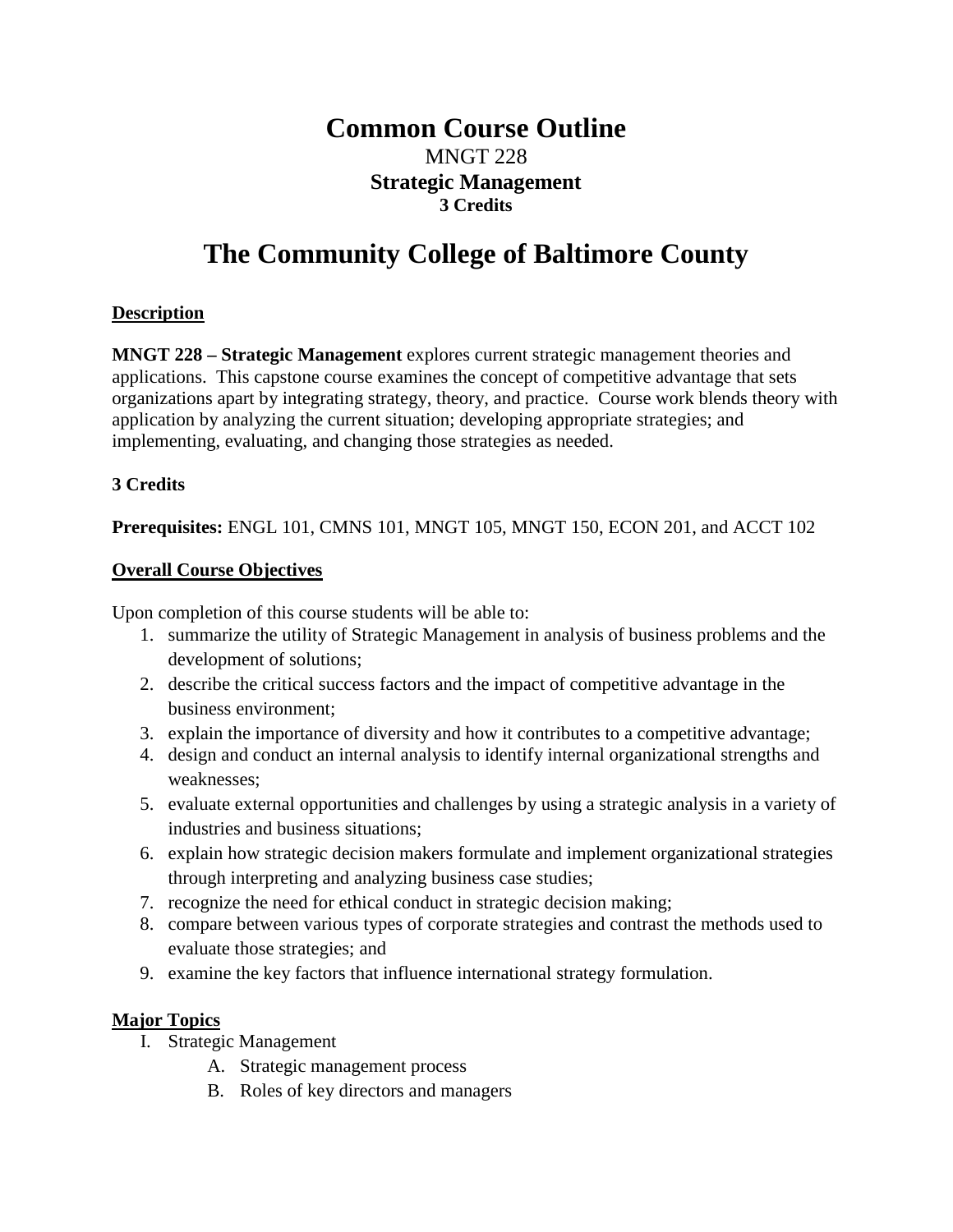- C. Factors impacting strategic management
- II. Success Factors
	- A. Competitive advantage
	- B. Impact of diversity
	- C. Business environment forces and critical factors
	- D. Strategic decision making
- III. Internal Analysis of Strengths and Weaknesses
	- A. Factors of an internal analysis
	- B. Results of an external analysis
- IV. Opportunities and Challenges
	- A. External benefits and challenges
	- B. External analysis of private and public sectors
- V. Functional and Competitive Strategies
	- A. Functional strategies
	- B. Competitive strategies
- VI. Corporate Strategies
	- A. Ethical considerations
	- B. Corporate strategies
	- C. Organizational stability
	- D. Renewal strategies
- VII. International Strategies
	- A. International strategy
	- B. International strategic issues
	- C. International strategy alternatives

#### **Course Requirements**

Grading procedures will be determined by the individual faculty member but will include the following:

#### **Exams**:

• A minimum of three exams in a face-to-face or online proctored environment

**Written Assignments:** Students are required to utilize appropriate academic resources. The individual faculty member will determine specific writing assignments but must include the following:

- A minimum of two individual written case analyses
- A minimum of two team case analyses and PowerPoint presentations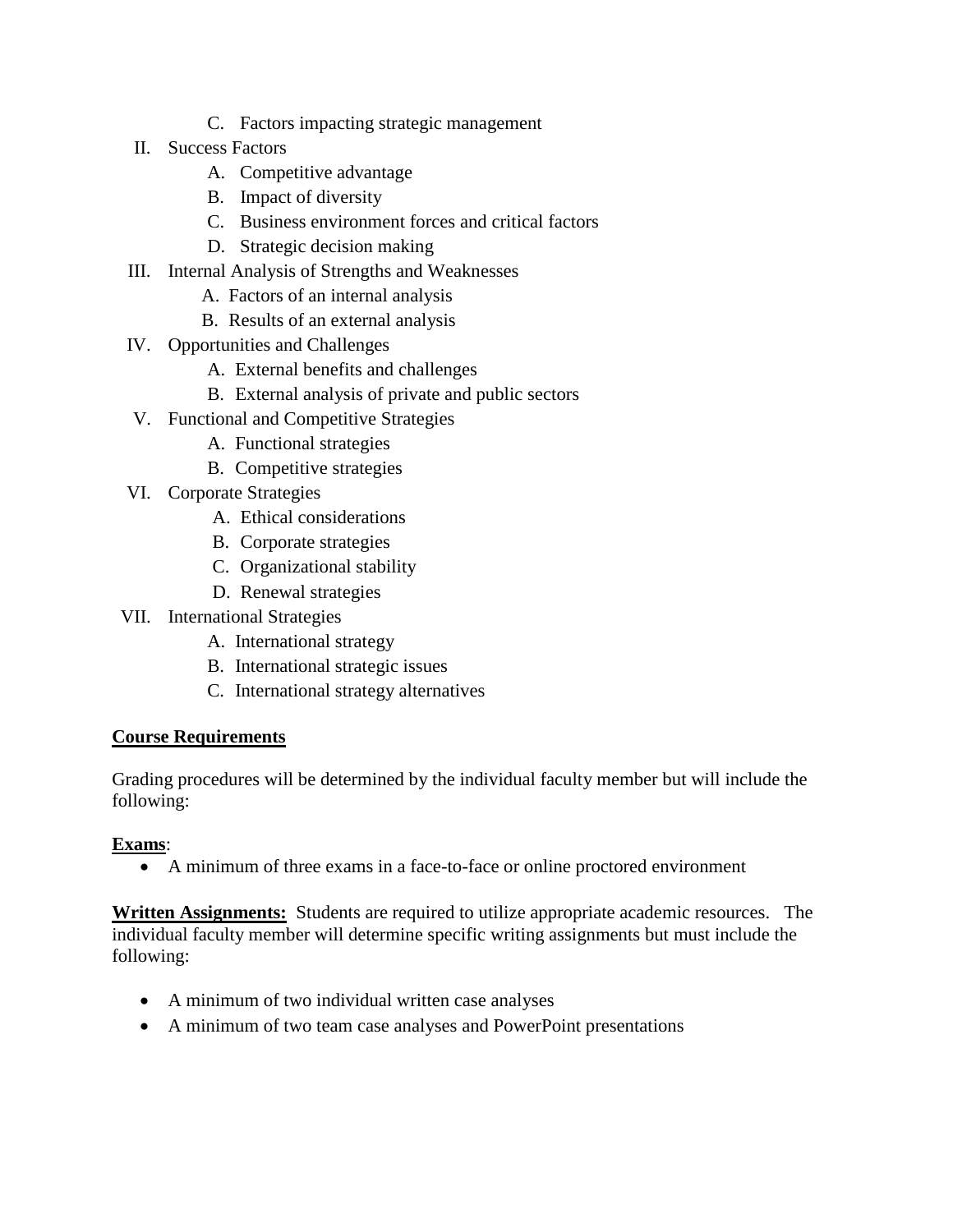#### *Other Course Information*

This capstone course will be required in the Certified Management Accountant Certificate. It will also be offered as an elective in the Business Administration AA degree and the Business Management AAS degree programs.